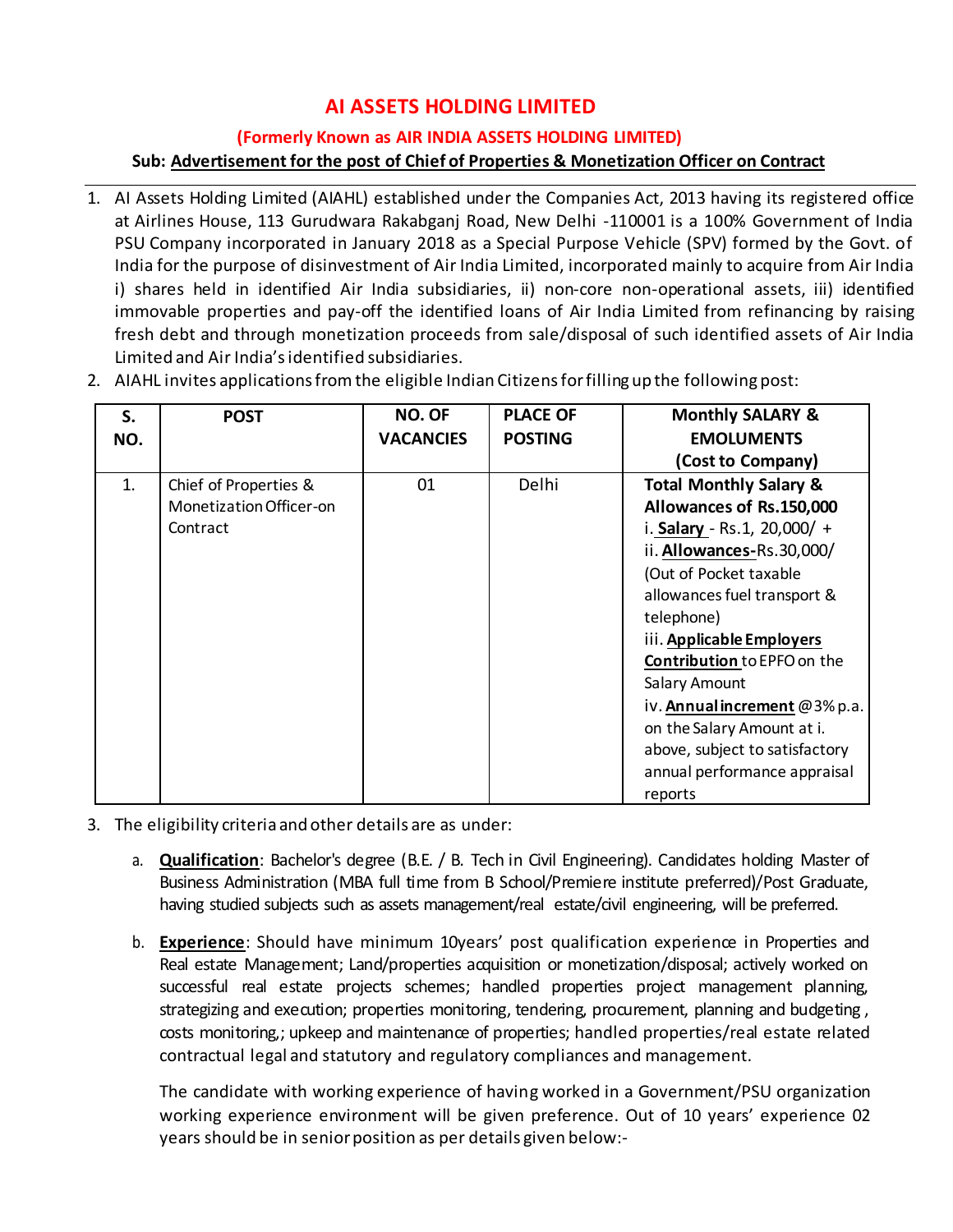- Candidates from Central/State/Public Sector Enterprises working at the level of E-6 or equivalent level and above.
- Candidates from Private Sector listed companies who are working not more than 3 levels below CEO/Head of Institution.
- **c. Age:** Maximum **62 years as on 1 st January 2022.**
- d. **Job Description:** The post carries the duties and responsibilities:
	- i. Overall, In-charge of all the Properties and Real estate management activities;
	- ii. Land/properties transfer/acquisition/leasing;
	- iii. Land/properties monetization/disposal matters;
	- iv. properties management planning, strategizing and execution;
	- v. properties monitoring and physical control;
	- vi. Tendering/procurement of properties ownership and management related services
	- vii. Assets planning and budgeting, costs monitoring of properties;
	- viii. Arrange effective upkeep and maintenance of own/leased properties outsourcing resources through acquiring/engaging and deploying manpower/3rd party
	- ix. handle properties/real estate contractual legal and statutory & regulatory compliances and management, etc
	- x. assist the Board in setting strategic properties of owned and leased properties monetization
	- xi. Any other jobs/activities assigned from time to time by the top management of the company.

The position would report to the CMD and to the Board of the company.

e. **Selection procedure:** Selection procedure involves personal interview of the candidates who prima facie meets eligibility criteria. The selected candidate will have to undergo a Pre-employment medical examination.

The Candidates will have to bear the cost of Pre-Employment Medical Examination and any additional tests, if required, the additional cost thereof will also have to be borne by the candidate.

**Term of Fixed Term Employment Contract:** The selected candidate will be appointed on a Fixed Term Employment Contract for a period of **three (3) years, extendable annually by another two (2) years, subject to candidate's age not exceeding 65 years,** based on annual performance reports of the candidate/incumbent.

The tenure can be extended or curtailed as per the requirements of the Company. The contract could be terminated at the discretion of the management during the period of contract, and/or in the event of unsatisfactory performance.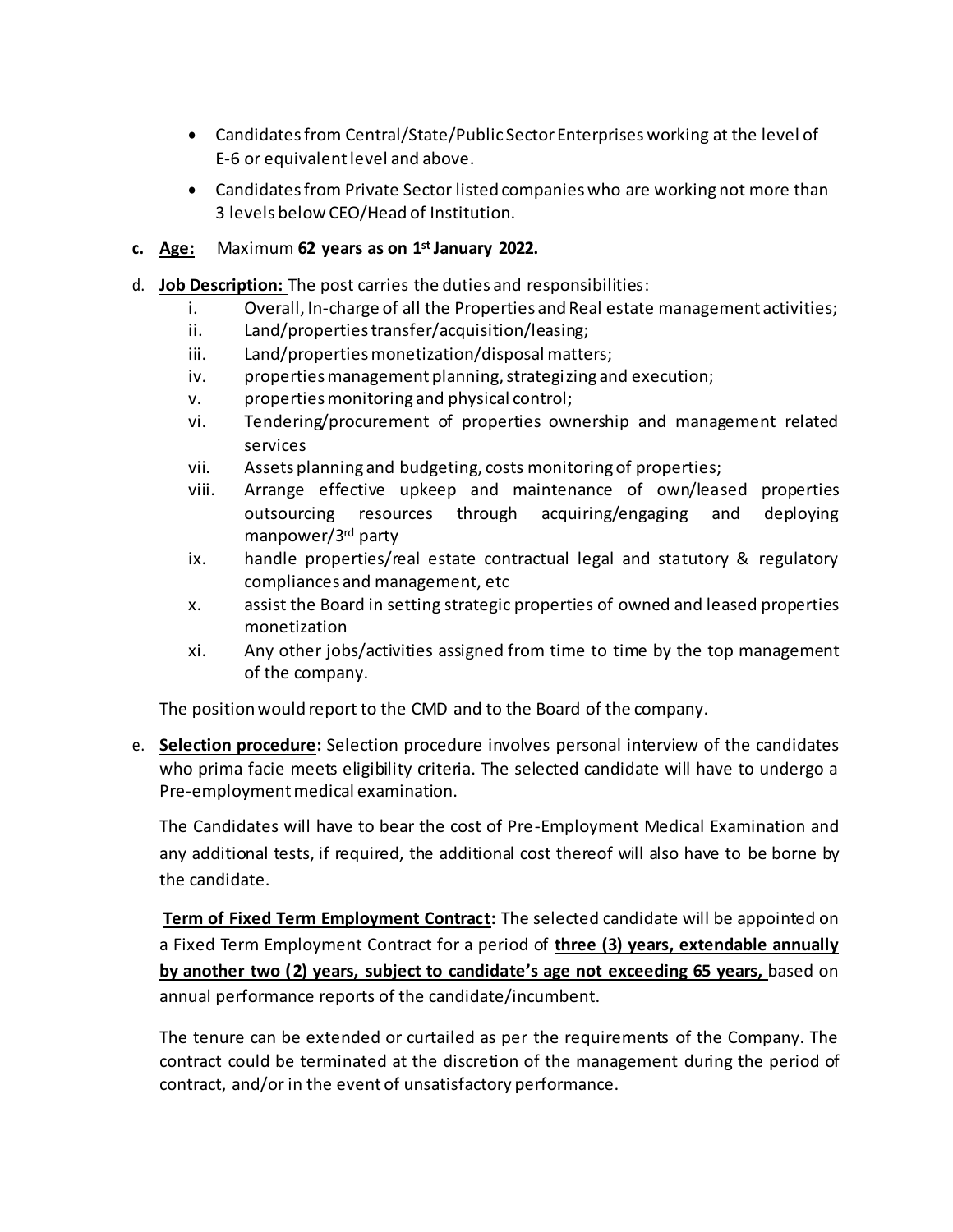#### **4. How to Apply:-**

Candidates who wish to apply are advised to print the Application Format attached below, fill it and send the application by Post/Speed post/courier at following address in an envelope that must be super scribed with the post applied for:

| Post Applied for<br><b>Chief of Properties &amp; Monetization Officer-on Contract</b>                     |  |  |  |  |  |  |
|-----------------------------------------------------------------------------------------------------------|--|--|--|--|--|--|
| Tο                                                                                                        |  |  |  |  |  |  |
| Company Secretary,                                                                                        |  |  |  |  |  |  |
| Al Assets Holding Limited(AIAHL),                                                                         |  |  |  |  |  |  |
| Room no. 208, 2 <sup>nd</sup> Floor, Air India Reservation Building, Safdarjung Airport, New Delhi-110003 |  |  |  |  |  |  |

### **The last date of receipt of application is 1700 hours on 7 th March 2022 on the above address. Applications received after the last date will not be entertained.**

**Any extension in the last date forsubmission of the applications receipt in AIAHL shall be notified only on the website** [www.aiahl.in](http://www.aiahl.in/)[, www.aiesl.in](http://www.aiesl.in/) an[d www.aiasl.in](http://www.aiasl.in/) Applications received late/incomplete/mutilated or without any of the supporting documents with regard to eligibility criteria, will be rejected. AIAHL will not be responsible for any postal delay/loss of any document during transit.

Applicants serving in Government/Semi-Government/Public Sector Undertakings should apply through proper channel and also submit NOC from their present employer prior tointerview.

Canvassing in any form will disqualify the candidate.

## **Any application not meeting the aforesaid requirements shall not be considered.**

Management reserves the right to change in above schedule/conditions, based on requirements.

## **Candidates are required to submit following documents with the application: -**

- i) A duly filled in Application Form in the prescribed format which is available on Website of [www.aiahl.in](http://www.aiahl.in/)[, www.aiesl.in](http://www.aiesl.in/) an[d www.aiasl.in](http://www.aiasl.in/)
- ii) A recent passport size photograph pasted in the space provided in the Application Format.
- iii) One set of photocopies of supporting testimonials for date of birth, caste, qualification,experience etc. will be required to be submitted with the application. In case copies of required documents/certificates are not submitted with the application, the application will be rejected. Original certificates will be required at the time of Interview.
- iv) If the candidate is working in private sector, he/she is required to submit a certificate from the existing employer that the post held by him/her is not more than 3 levels below the post of CEO.
- v) The Demand Draft for an amount of Rs.500/- (Rupees Five Hundred only) drawn in favour of **AI Assets Holding Limited, payable at New Delhi** .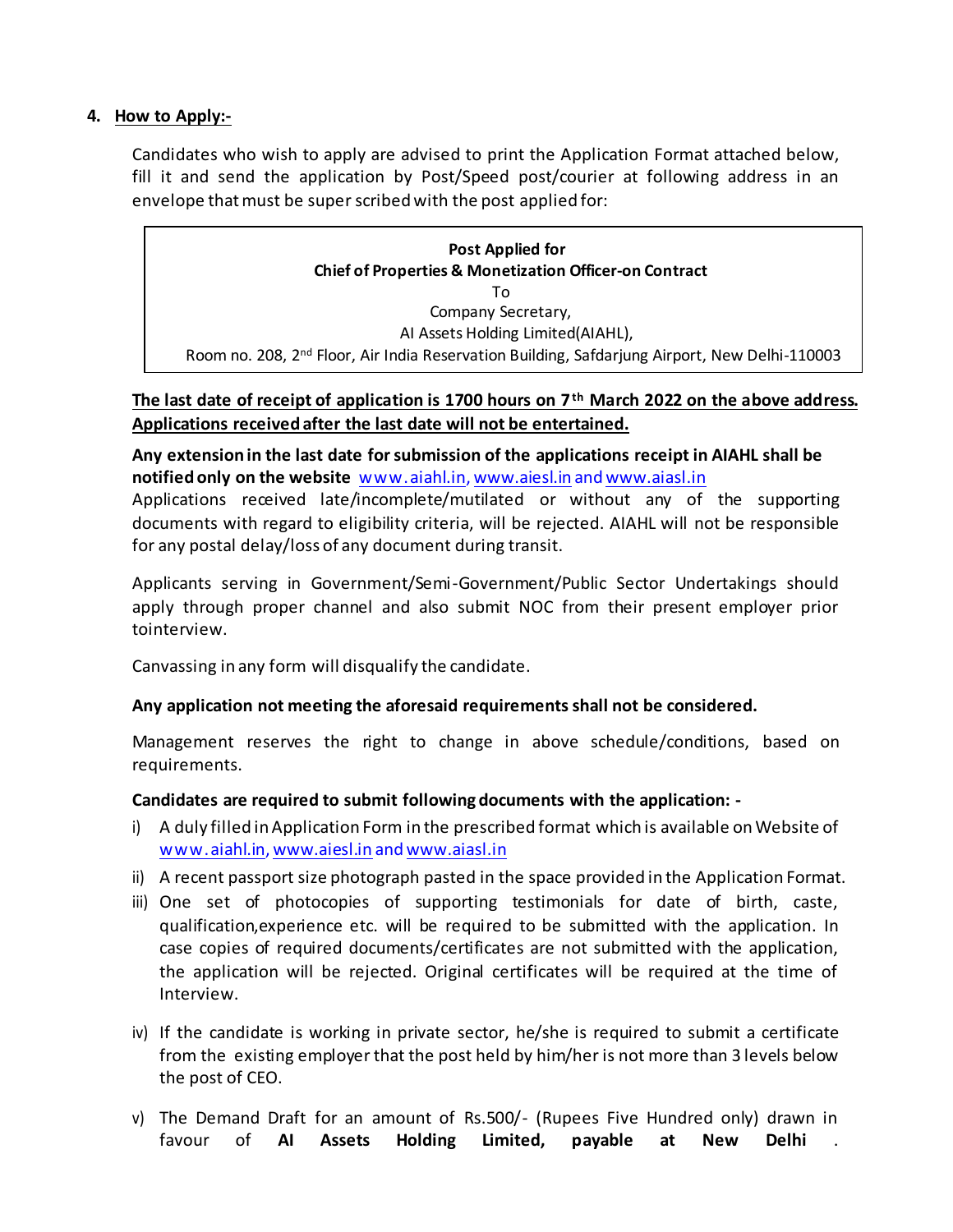#### **APPLICATION FORM-AIAHL**

## **Name of the post applied for Chief of Properties & Monetization Officer-on Contract**

| 1. (a) Applicant's Name:                    |           |  |
|---------------------------------------------|-----------|--|
| (b) Address for communication:              |           |  |
| 2. Telephone No: Office<br><b>A</b> BAILLET | Residence |  |

**3.** Mobile No.

**4.** E-Mail Id

**5.** Date of Birth(DD/MM/YY), Age as on **01st January 2022**(Years/Months/Days)

**6.** Educational/ProfessionalQualifications:

| SI.<br>No. | Qualification* | Name of<br>Institution/<br>University | Duration of<br>the Course | Whether full-time or<br>otherwise<br>(Please mention, if<br>applicable) |
|------------|----------------|---------------------------------------|---------------------------|-------------------------------------------------------------------------|
|            |                | 3                                     | 4                         | 5                                                                       |
|            |                |                                       |                           |                                                                         |
|            |                |                                       |                           |                                                                         |
|            |                |                                       |                           |                                                                         |
|            |                |                                       |                           |                                                                         |
|            |                |                                       |                           |                                                                         |

\*Should be exactly as per Degree/Diploma issued by the university.

**7.** Positions held (in support of the total requisite experience of 10 years at managerial level/present grade/02 years at seniormanagementlevel)

| SI.<br>No. | Complete<br>Designation* | Name of the<br>Organization | Pay<br>scale | Period |    | <b>Brief Job Profile</b> |  |
|------------|--------------------------|-----------------------------|--------------|--------|----|--------------------------|--|
|            |                          |                             | 4            |        |    | h                        |  |
|            |                          |                             |              | From   | To |                          |  |
|            |                          |                             |              |        |    |                          |  |
|            |                          |                             |              |        |    |                          |  |
|            |                          |                             |              |        |    |                          |  |
|            |                          |                             |              |        |    |                          |  |
|            |                          |                             |              |        |    |                          |  |

\*The positions should be indicated in order of the most recent assignment